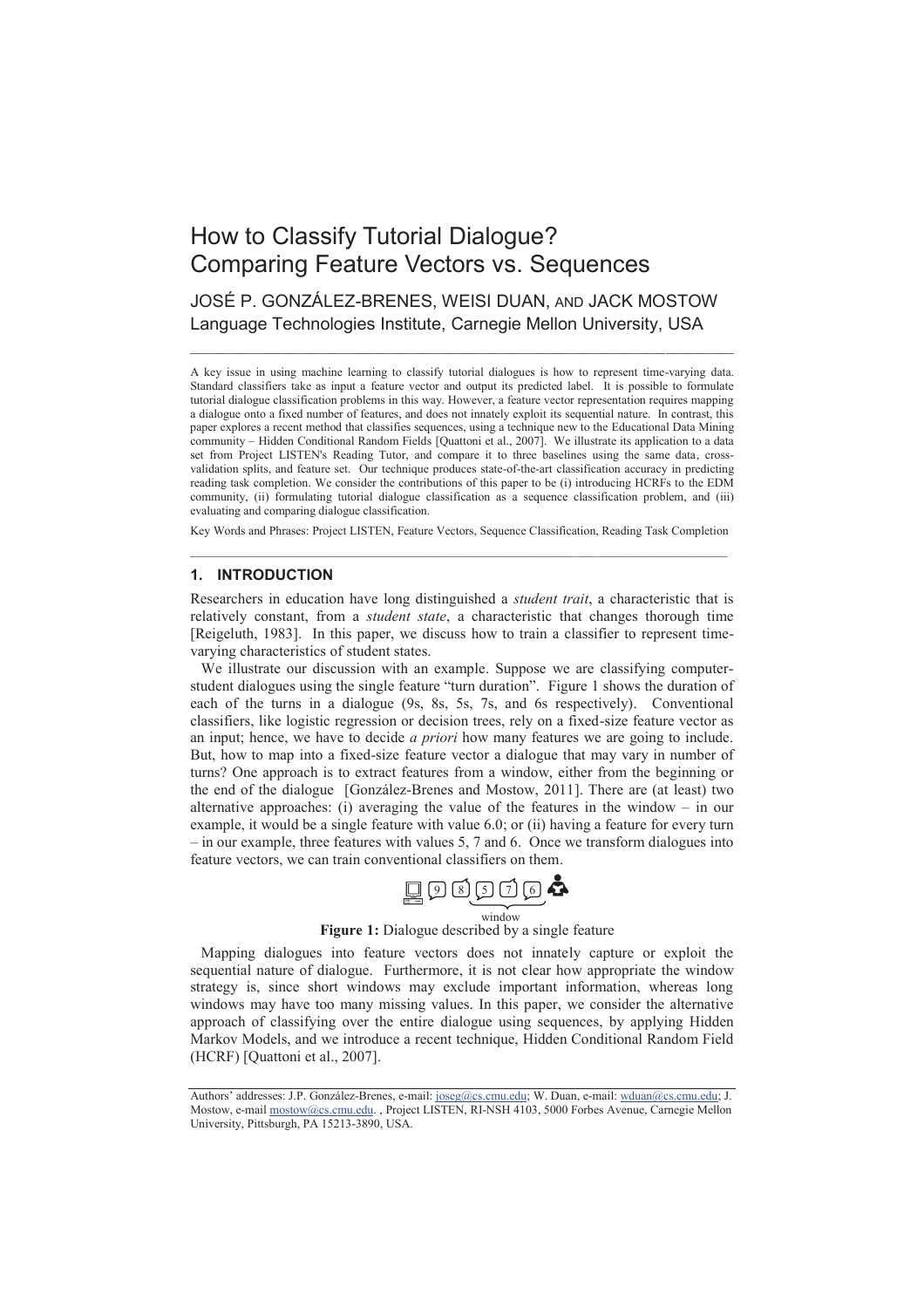The rest of this paper is organized as follows. Section 2 discusses relation to prior work. Section 3 describes the different feature vector and sequence classifiers we consider to classify dialogues. Section 4 presents empirical results on a classification task to predict whether a student will complete a reading task. Section 5 concludes.

#### **2. RELATION TO PRIOR WORK**

Previous work on representations of data in language technologies has relied on feature vectors using bag of word representations, *n*-grams, or their projections into latent space [Wallach, 2006]. Alternatively, kernels have allowed richer representations. For example, for text classification, the String Kernel [Lodhi et al., 2002], represents documents in a feature space of all of the substrings of length *k*. A similar feature vector representation would involve a prohibitive amount of computation, since the size of the feature vector space grows exponentially with *k*. Sequence Kernels have been used for speaker verification to map the audio signal sequence into a single feature vector using polynomial expansions [Louradour et al., 2006]. We are unaware of alternative classification approaches for dialogue other than using feature vectors.

 Classification of sequences can be categorized in three different ways [Xing et al., 2010]: feature vector based classification, model based classification, and distance based classification. In the rest of this section, we discuss previous approaches to dialogue classification in these categories.

#### **2.1 Feature Vector Based Dialogue Classification**

As discussed earlier, sequences can be mapped into fixed-size feature vectors. As far as we know, all of the previous approaches in classification of tutorial dialogue have ignored the sequential nature of dialogue, constraining dialogue into a fixed-size representation. For example, predicting dialogue completion has been studied extensively in the literature, relying on a feature vector representation [González-Brenes et al., 2009; González-Brenes and Mostow, 2010; González-Brenes and Mostow, 2011; Hajdinjak and Mihelic, 2006; Möller et al., 2008; Möller et al., 2007; Walker et al., 2001].

#### **2.2 Model Based Dialogue Classification**

Model based classification models sequences directly, for example using Hidden Markov Models (HMMs). In this paper, we advocate for model based approaches over using feature vectors.

HMMs have been used extensively in language technologies, for example in topic segmentation [Eisenstein et al., 2008]. In the dialogue community, to our knowledge, HMMs have been used only to segment dialogue [Stolcke et al., 2000], but not to classify it as we do here. A growing body of work has investigated how to use policy learning to improve tutorial effectiveness [Ai et al., 2007; Beck, 2004; Beck and Woolf, 2000; Boyer et al., 2010; Chi et al., 2008; Chi et al., 2010]. Policy learning often relies on Markov Decision Processes (MPDs) [Singh et al., 1999] to learn a strategy that maximizes the expected value of a specified reward function. MDPs are very similar to HMMs in that the input is a sequence. However, learning a strategy for what to do at each point in a dialogue is a different problem than learning a classifier. Although speech is traditionally modeled as a sequence of phonemes [Gunawardana et al., 2005], we believe we are the first to model dialogues without using feature vectors. We do not know of any previous use of HCRFs in the Educational Data Mining community.

## **2.3 Distance Based Classification**

Distance-based methods for sequence analysis rely on a distance function to measure the similarity between two sequences. Dialogue System Difference Finder [González-Brenes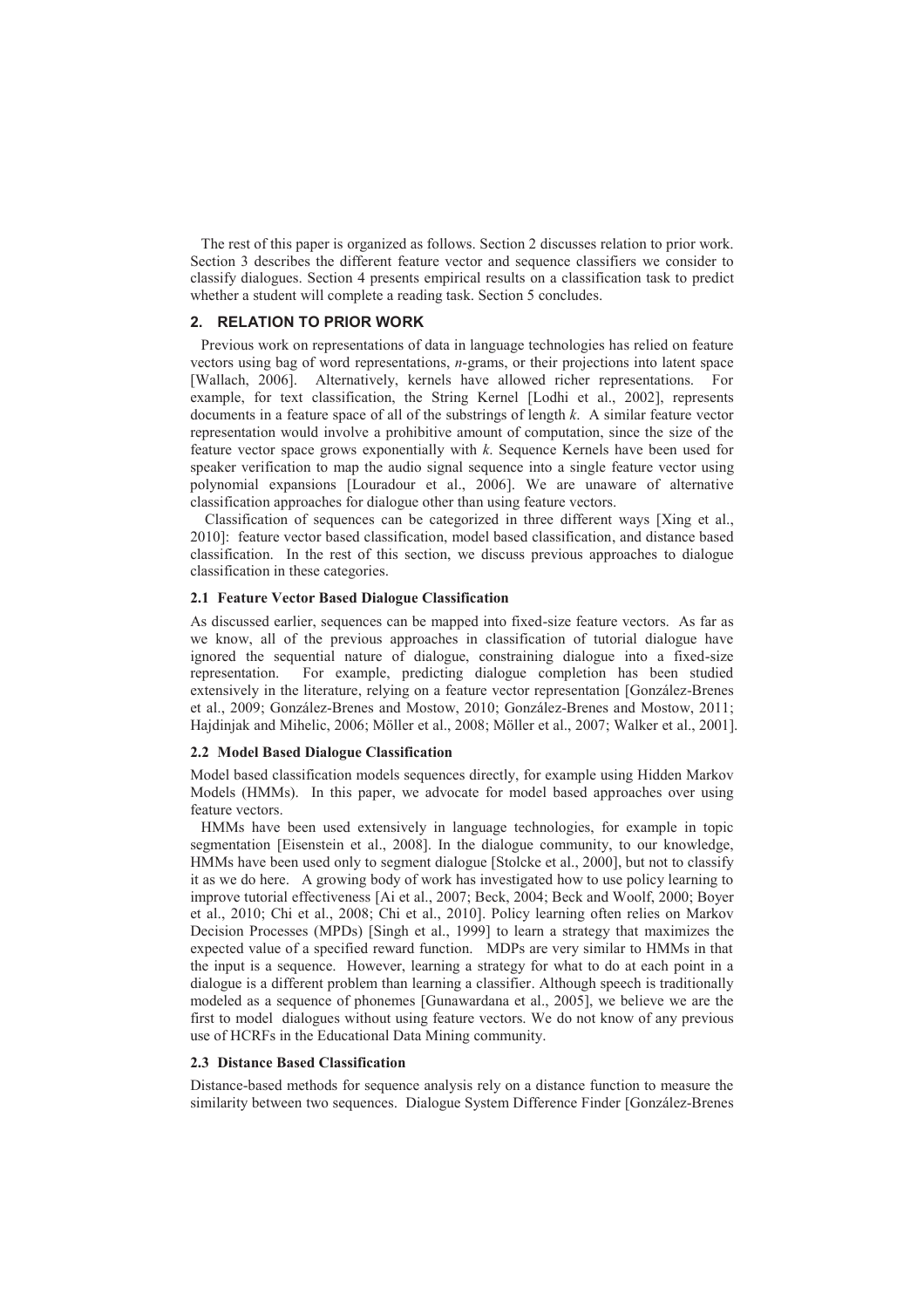et al., 2009] defines a distance function between dialogues described by feature vectors. We are unaware of distance functions between dialogues that model dialogues as sequences.

# **3. DIALOGUE CLASSIFICATION**

In this section, we discuss the classification algorithms we considered to model tutorial dialogue behavior using either feature vectors or sequences. For feature vector classification we considered Maximum Entropy Classification [Berger et al., 1996] and Random Forest [Breiman, 2004]. We used Maximum Entropy Classification, often called Logistic Regression, as a baseline because of its recent success in classifying tutorial dialogue [González-Brenes and Mostow, 2011]. Random Forest, often called Ensemble of Decision Trees, has provided good empirical results in the EDM community, having being used in the winning submission of the Educational Data Mining Challenge at SIGKDD 2010.

Alternatively, for classifying sequences, we use the popular Hidden Markov Model (HMM) approach [Rabiner, 1989]. We also introduce to the EDM community a recent technique called Hidden Conditional Random Fields (HCRFs), which have been applied to other domains [Gunawardana et al., 2005; Sy Bor, 2006]; for details of their implementation, see [Quattoni et al., 2007].

Maximum Entropy, and HCRF can be formulated under an approach called risk minimization [Obozinski et al., 2007], where the parameters are estimated by maximizing the fit to the training data while penalizing model complexity (number of features). Better fit to the training data favors classification accuracy in the training set, but risks over-fitting the model to the data. Conversely, low model complexity sacrifices classification accuracy on the training set in hopes of generalizing better to unseen data. Both Maximum Entropy and HCRF are log-linear and discriminative – they model the differences between class labels without inferring generative models of the training data. However, they differ in the way they calculate the fit to the training data: HCRFs use a latent variable (a hidden state) to model input sequences, while logistic regression uses feature vectors. To penalize complexity, they both rely on regularization penalties. The two most popular regularization penalties are the  $L_1$  norm and the  $L_2$  norm of the feature vector [Ng, 2004]. The  $L_1$  norm selects fewer features than the  $L_2$  norm, and hence it is used when interpretability of the model is desired, or when the number of features exceeds the number of data points. Conversely, when the number of features is small compared to the training data, the  $L_2$  norm offers better predictive power [Zou and Hastie, 2005]. The trade-off between fit to the training data and model complexity is controlled by a so-called regularization hyper-parameter, often optimized during cross-validation using a held-out set of development data.

Random Forest is an ensemble of decision trees. To avoid over-fitting, each tree is grown using only a random subset of the features and a random subset of the training data. The training procedure grows each tree greedily, selecting the best decision split at each node, and stopping when each leaf has five data points, with no pruning. During testing, Random Forest returns the class predicted by the largest number of decision trees. Random Forest does not assume that the data belongs to any particular distribution, and hence it is considered a non-parametric approach.

An HMM is a generative classifier. Thus to distinguish between two classes, it requires two models: one for the positive class, and one for the negative class. Like an HCRF, an HMM models its input as a sequence, and uses a latent variable to model hidden state. Using hidden variables in HCRFs and HMMs converts the learning problem into nonconvex optimization. Consequently, the parameters used to initialize the model in the training procedure affect its final performance.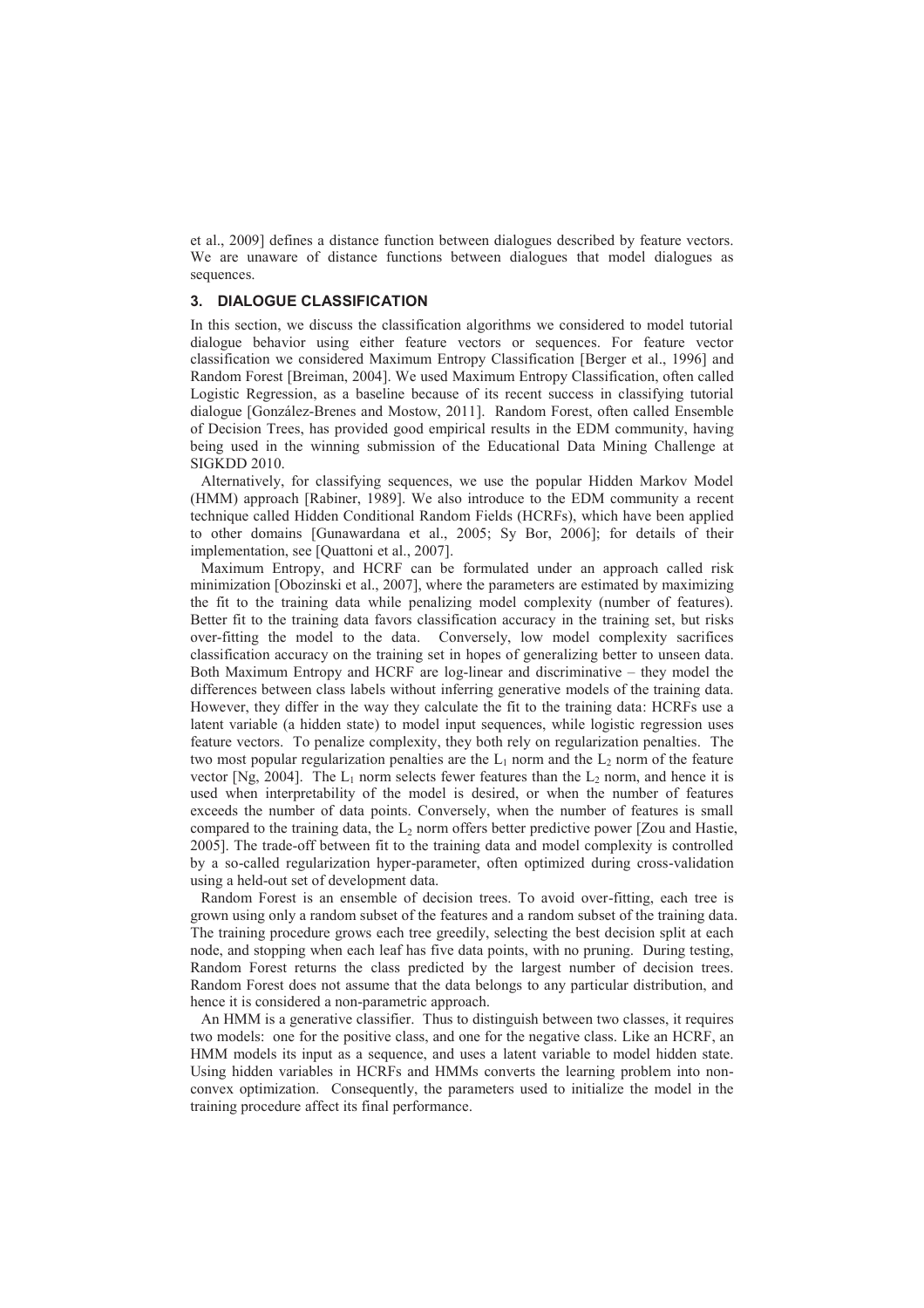In Table II, we show a summary of the differences between the classifiers we described. The plate diagrams of Maximum Entropy, HCRFs, and HMMs follow the convention of coloring the circles of the variables that are observable during training. The outcome variable **y** is the class label we want to learn. For example, we may label dialogues with **y=+1** if they were completed successfully, and **y=-1** otherwise. For feature vector classification, **x** is a feature vector describing an entire dialogue. In contrast, for sequence classification,  $\mathbf{x}_t$  is the value of the features at time **t**. For example, **x** can represent the duration of each turn in the dialogue. The hidden discrete variable **s<sup>t</sup>** is not directly observed. Figure 2 expands the plate notation of Table II for HCRFs. The undirected graphical model notation indicates that a variable is independent of all the other variables given its neighbors. For example, the hidden state  $\mathbf{s}_T$  is independent of all other variables given **y**,  $\mathbf{x}_T$ , and  $\mathbf{s}_{T_1}$ . Instead of drawing each repeated variable, a plate is used to group repeated variables. The class label **y** depends only on the hidden states. The directed graph notation to represent HMMs uses a conventional Bayesian Network representation.



**Figure 2:** Graphical representation of a Hidden Conditional Random Field

|                           | <b>Random Forest</b>               | Max. Ent.                      | <b>HCRF</b>                     | <b>HMM</b>                        |
|---------------------------|------------------------------------|--------------------------------|---------------------------------|-----------------------------------|
|                           |                                    | $\mathbf{x}$                   | $S_t$<br>$\mathbf{x}_t$<br>T    | $S_t$<br>$\left(x_t\right)_T$     |
| Input                     | Feature vector                     | Feature vector                 | Sequences                       | Sequences                         |
| <b>Classifier</b><br>type | Non-parametric                     | Parametric /<br>discriminative | Parametric /<br>discriminative  | Parametric /<br>generative        |
| Convex?                   | No explicit<br>objective function  | Yes                            | N <sub>0</sub>                  | No                                |
| Random?                   | Subset of training<br>and features | No                             | Initialization                  | Initialization                    |
| <b>Distribution</b>       | Non-linear                         | Log-linear                     | Log-Linear (in<br>latent space) | Gaussian                          |
| Overfitting<br>protection | Randomization                      | Regularization<br>penalty      | Regularization<br>penalty       | Prior on emission<br>distribution |

**Table II**: Bird's-eye View of the Classifiers Considered

#### **4. EXPERIMENTAL EVALUATION**

We compared the methods on data logged by Project LISTEN's Reading Tutor, which listens to a child read aloud, and takes turns picking stories to read [Mostow and Aist, 2001]. The Reading Tutor adapts the Sphinx-II speech recognizer [Huang et al., 1993] to analyze the students' oral reading, and intervenes when it notices the reader makes a mistake, get stuck, click for help, or encounter difficulty. Figure 3 shows a screenshot of the 2005 Reading Tutor. The current sentence is in boldface, and the tutor is giving help on the highlighted word *teach*. The Reading Tutor is an atypical dialogue system, in the sense that it is not designed to answer questions by a user. However, it addresses such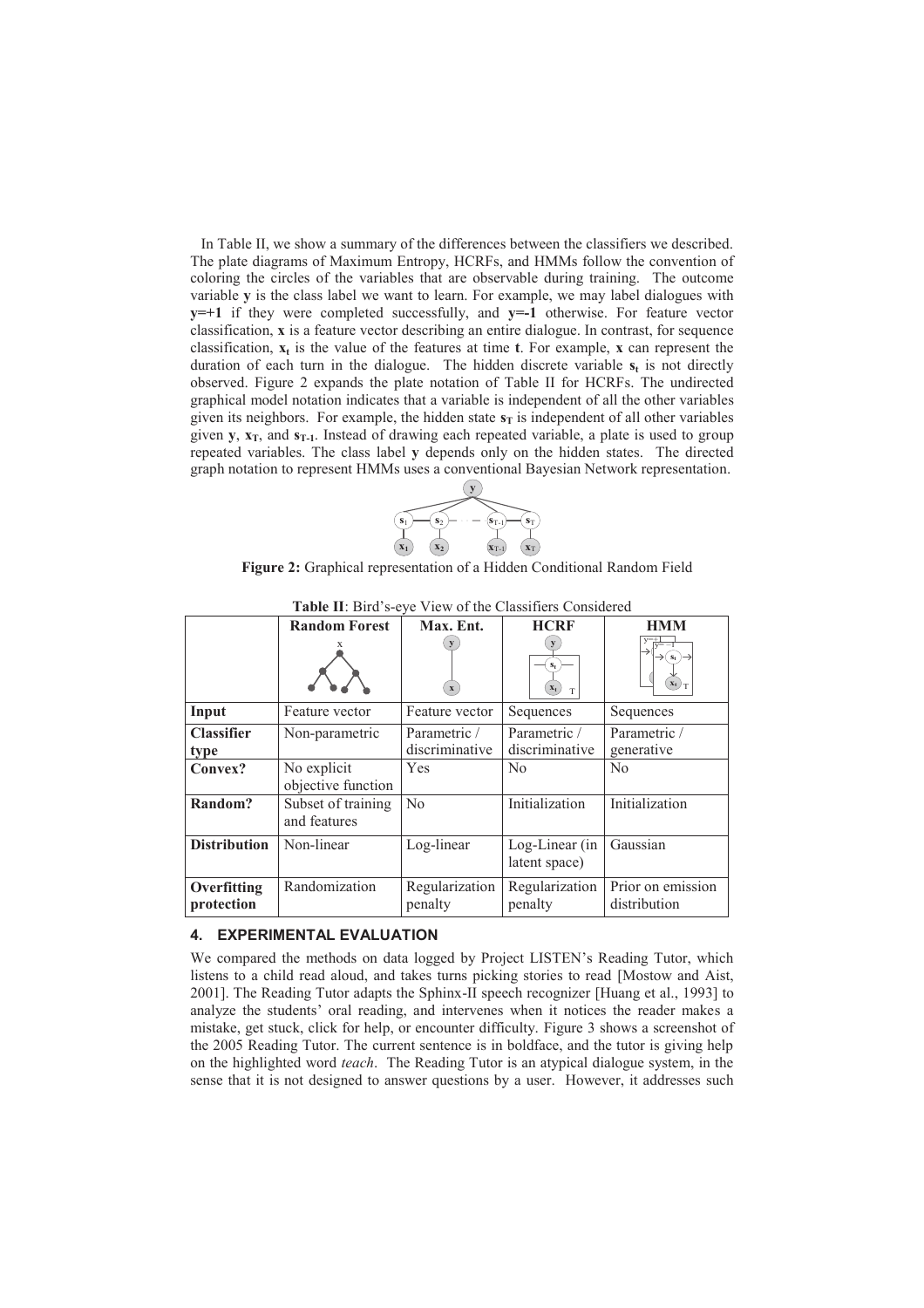dialogue phenomena as turn-taking, backchanneling, mixed initiative, and multimodal interactions (speech and mouse).



**Figure 3:** Project LISTEN's Reading Tutor screenshot

We demonstrate our approach using a previously studied prediction problem [González-Brenes and Mostow, 2010; González-Brenes and Mostow, 2011]. We count the interaction of a student reading a story with the tutor as one dialogue. We consider dialogues to be composed of one or more *sentence encounters* in which the Reading Tutor displays a sentence for the student to read. We want to classify each dialogue at runtime, based on the sentence encounters so far, according to whether the student will finish reading the story or is about to stop reading.

We calculate all features using only information available at prediction time. Thus for positive training examples, we truncate each finished story to a random number of sentence encounters before calculating features. For negative training examples, we use unfinished stories, but we do not truncate them. Table II summarizes the sorts of dialogue features used. We extract features only from the student's sentence encounters, not from the tutor's utterances, because we want to base our predictions on the student's behavior.

|  | <b>Table II:</b> Features considered |
|--|--------------------------------------|
|  |                                      |

| Prosodic Features: Various duration, pitch and intensity features, as             |  |  |  |  |  |  |
|-----------------------------------------------------------------------------------|--|--|--|--|--|--|
| described in [Duong and Mostow, 2010].                                            |  |  |  |  |  |  |
| <b>Sentence Features:</b> Properties of a sentence to be read, such as percentage |  |  |  |  |  |  |
| of story read so far, number of word types and tokens, number of clicks for       |  |  |  |  |  |  |
| help, and statistics on word length and frequency                                 |  |  |  |  |  |  |

## **4.1 Dataset**

The data set we used was logged by Project LISTEN's Reading Tutor while used regularly at elementary schools during the 2005-2006 school year. To obtain a balanced data set of 2,112 dialogues with 162 children, we randomly selected half of them from dialogues where the students completed the reading, and the other half where they did not. We only included dialogues with at least four sentence encounters, to provide some basis for prediction. The selected dialogues average 18 sentences encounters.

Training and testing on the same students can risk relying on peculiarities of individual students. Hence, we separated the data such that the development and testing sets had no students from the training set. We report all results using 10-fold cross-validation across students. Because the folds can vary in size, we report an average weighted by the number of data points in each individual fold. We take this variation into consideration when we report significance in our statistical tests, weighting each fold accordingly, as described previously [Bland and Kerry, 1998]. We split each fold into four nonoverlapping sets: training set (70% of the students), two development sets (each with 10% of the students), and test set (with 10% of the students).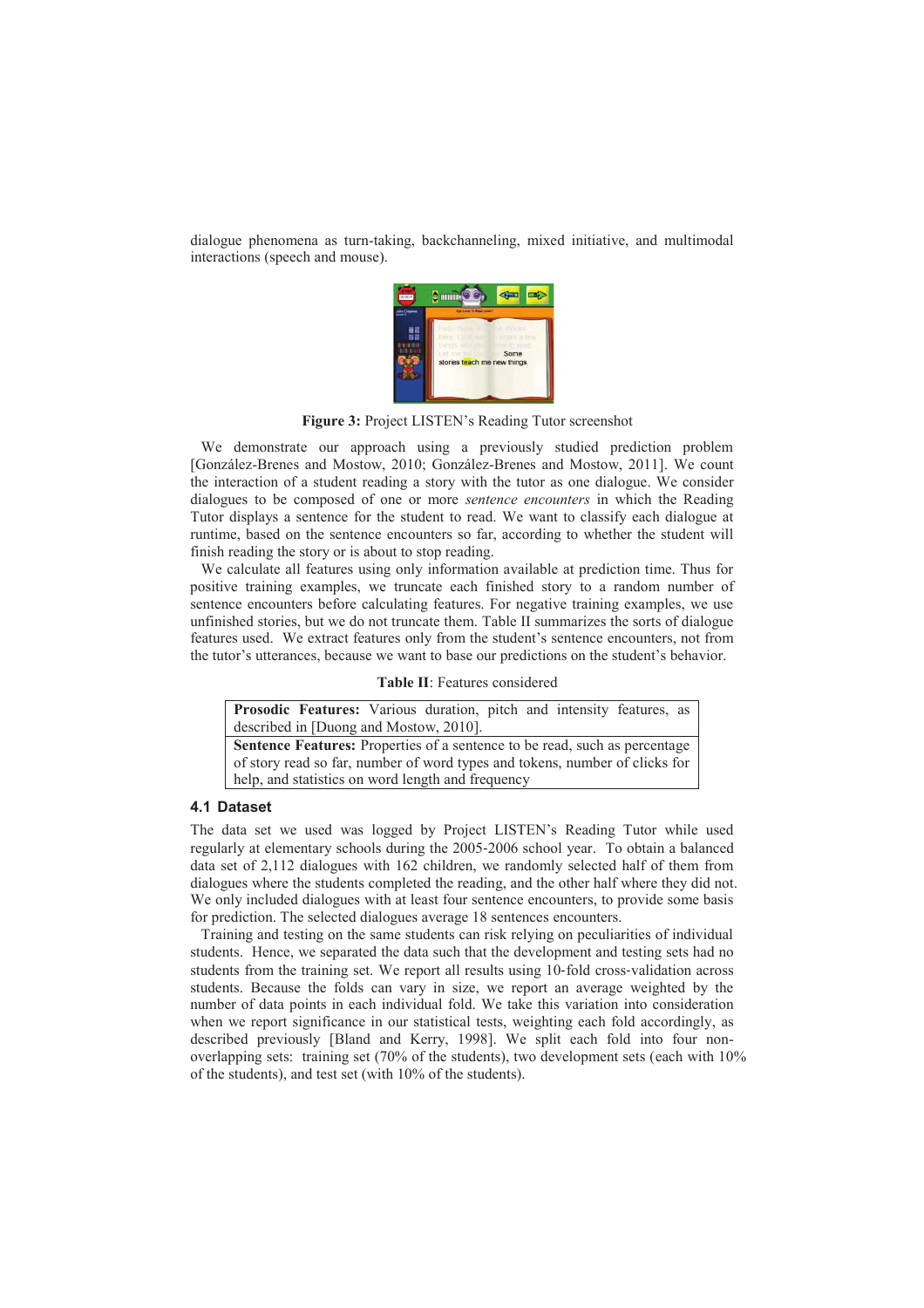## **4.2 Data preparation**

When using HMMs with continuous feature values, the initialization of the parameters is very important. One of the parameters of a continuous HMM, the covariance matrix of the emission probability, cannot be initialized with just any random numbers. In fact, at every point of training, it should adhere to some rules: it must be non-singular (invertible) and positive semi-definite. On preliminary experiments with HMMs, the large size of the feature set relative to the amount of training data resulted in non-singular covariance matrices that assign infinite likelihood to sequences.

To avoid such problems in training HMMs, we reduced the feature space by eliminating features that are "usually the same value." For this purpose we used a statistical property of distributions called kurtosis, also referred as the fourth standardized moment. Gaussian distributions have zero kurtosis, "peakier" distributions than the Gaussian have positive kurtosis, and conversely, flatter distributions have negative kurtosis. To make our results comparable across classifiers, we want all classifiers to have access to exactly the same set of features. Hence, we use the training data in each cross-validation fold to remove features that have kurtosis greater or equal than 100, so all other classifiers are on a level playing field with HMMs. We also perform the standard transformation of centering the feature values as z-scores with mean zero and standard deviation one.

The value of our features changes thorough time. But what's the minimum unit of time? Our methods depend on discrete time-steps, and so we considered the following alternatives: one second, a word uttered by the student, or a sentence encountered. For simplicity we decided to use a sentence encounter as the minimum time unit, since it was the easiest to map from the format of the tutor logs. Hence, to map dialogues into feature vectors, we extract features from a window of *w* sentences from the end of the dialogue. In the case of predicting task completion, the last dialogue turns are the most informative [González-Brenes and Mostow, 2011]. Sequences are computed by calculating the values of the features for each sentence encounter.

#### **4.3 Describing Dialogues as Feature Vectors**

In this subsection we explore the shortcomings of using feature vectors to describe tutorial dialogue. For this purpose, we compared the following feature vector classifiers:

- Random Forest, as implemented by the Statistics Toolbox of Matlab. We used  $\bullet$ 300 decision trees in each forest.
- Maximum Entropy classifier with  $L_1$  and with  $L_2$  regularization. We used  $\bullet$ PMTK for Matlab [Murphy, 2012, in preparation], February  $28<sup>th</sup>$ , 2011 release<sup>1</sup>.

We now analyze the effect of the window size on classification accuracy. Figure 4 shows the average cross-validation accuracy of the classifiers tested on the Development Set 2. The classifiers were trained using the Training Set portion of each fold. For Maximum Entropy, we tuned the regularization hyper-parameters using the Development Set 1 within each fold independently. The left panel of the figure shows the accuracy of classifiers averaging the values of the features across different window sizes, and the right panel shows the accuracy of classifiers using a different feature at each time step (for example, the "duration" would be represented with different features if it is computed over the last sentence, or the second to last sentence, and so on). All of the classifiers significantly outperform the expected value of a classifier that randomly picks class labels (the "guess" line), as determined by a one-sample *t*-test at the 5% significance level.

<sup>1</sup> http://code.google.com/p/pmtk3/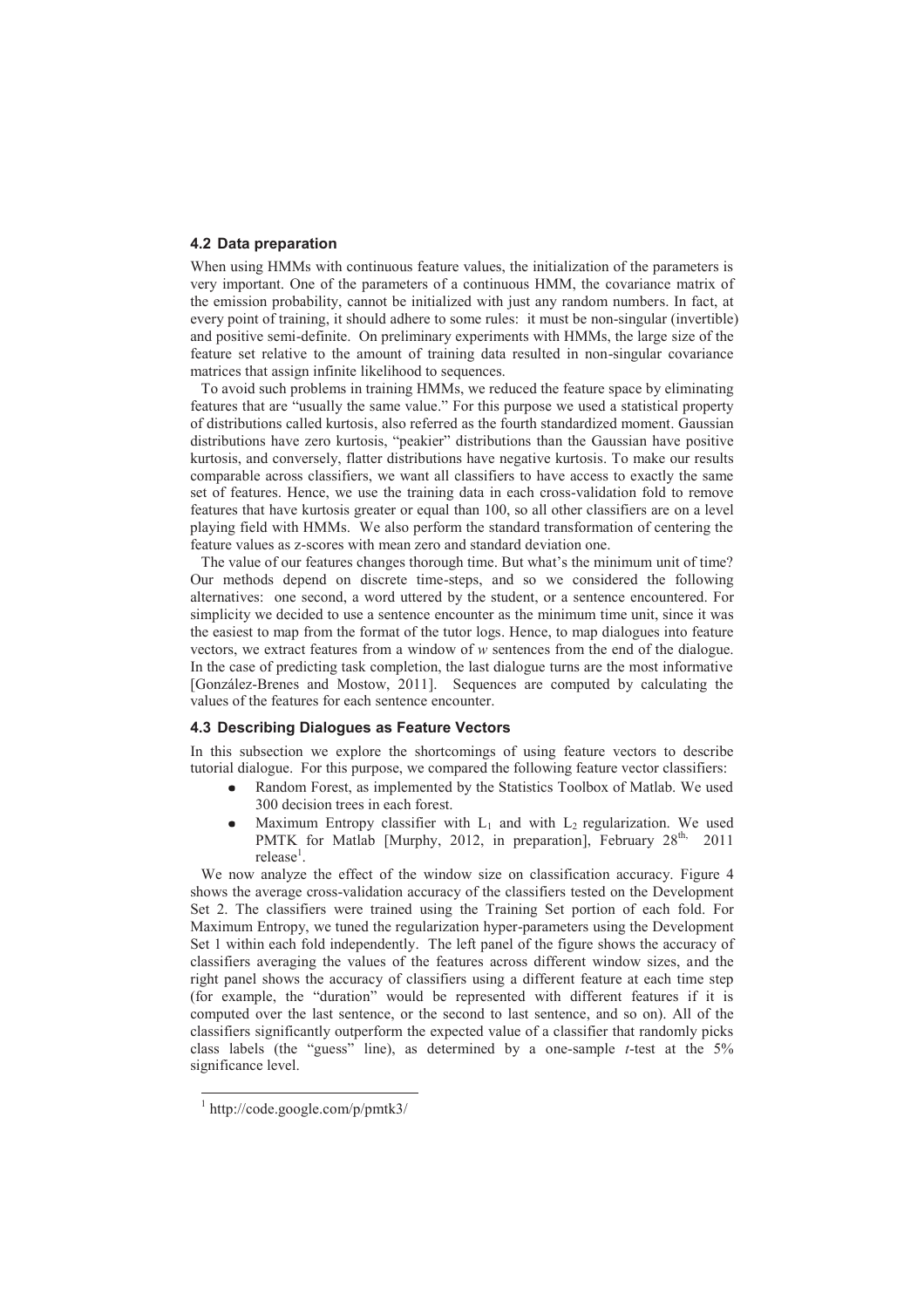

**Figure 4:** Classification accuracy of different dialogue to feature vector strategies

The strategy of aggregating features achieves approximately 67% classification accuracy across all different window sizes regardless of the classifier used – the differences between classifiers are not significant at  $p < .05$ . On the other hand, in the right panel of Figure 4, when features are not aggregated within time steps, there is a trend of increasing classification accuracy with larger windows. The best classifiers use the largest window size: Random Forest achieves 69.2% classification accuracy, followed by  $L_1$ -regularized Maximum Entropy with 68.3% accuracy and  $L_2$ -regularized Maximum Entropy with 67.0% accuracy.

We observe that when modeling individual features for each time step individually, longer windows have better classification accuracy. This finding supports the hypothesis that a representation that includes the whole dialogue is desirable. Because the size of a dialogue is unbounded, it is impossible to define a feature vector that could describe each of the time steps of any dialogue without aggregation. Furthermore, feature vector classifiers do not know that some features represent a value that is changing through time, and hence do not exploit any temporal relation. In the next subsection, we explore a more natural way to model tutorial dialogue as sequences.

#### **4.4 Describing Dialogues as Sequences**

We study modeling tutorial dialogue as sequences directly. For this purpose we compared the following sequence classifiers:

- Hidden Markov Models, using the PMTK toolkit mentioned earlier.
- Hidden Conditional Random Fields, using the HCRF Library, $2$  version 2.0b.  $\bullet$ We chose the option of using L-BFGS as the optimizer.

The classifiers were trained using the training set portion of each fold. For HMMs, we used five random restarts, picking the best initialization using Development Set 1. To initialize the parameters, we chose the library's default initialization, which uses a prior to favor a diagonal covariance matrix for the emission probability. We used the conventional Expectation Maximization (EM) algorithm to estimate the transition and emission probabilities. We did not perform random restarts for the HCRFs due to time constraints.

Since sequential models rely on hidden states, we want to understand the effect of the number of hidden states on classification accuracy. Figure 5 shows the average crossvalidation accuracy of the classifiers tested on the Development Set 2. For HCRFs, the regularization hyper-parameters tuned were tuned with the Development Set 1 within each fold independently. All of the classifiers significantly outperform the expected value of a classifier that randomly picks class labels (the "guess" line), as determined by a onesample *t*-test at the 5% significance level. We observe that using  $L_1$  regularization does

<sup>2</sup> http://sourceforge.net/projects/hcrf/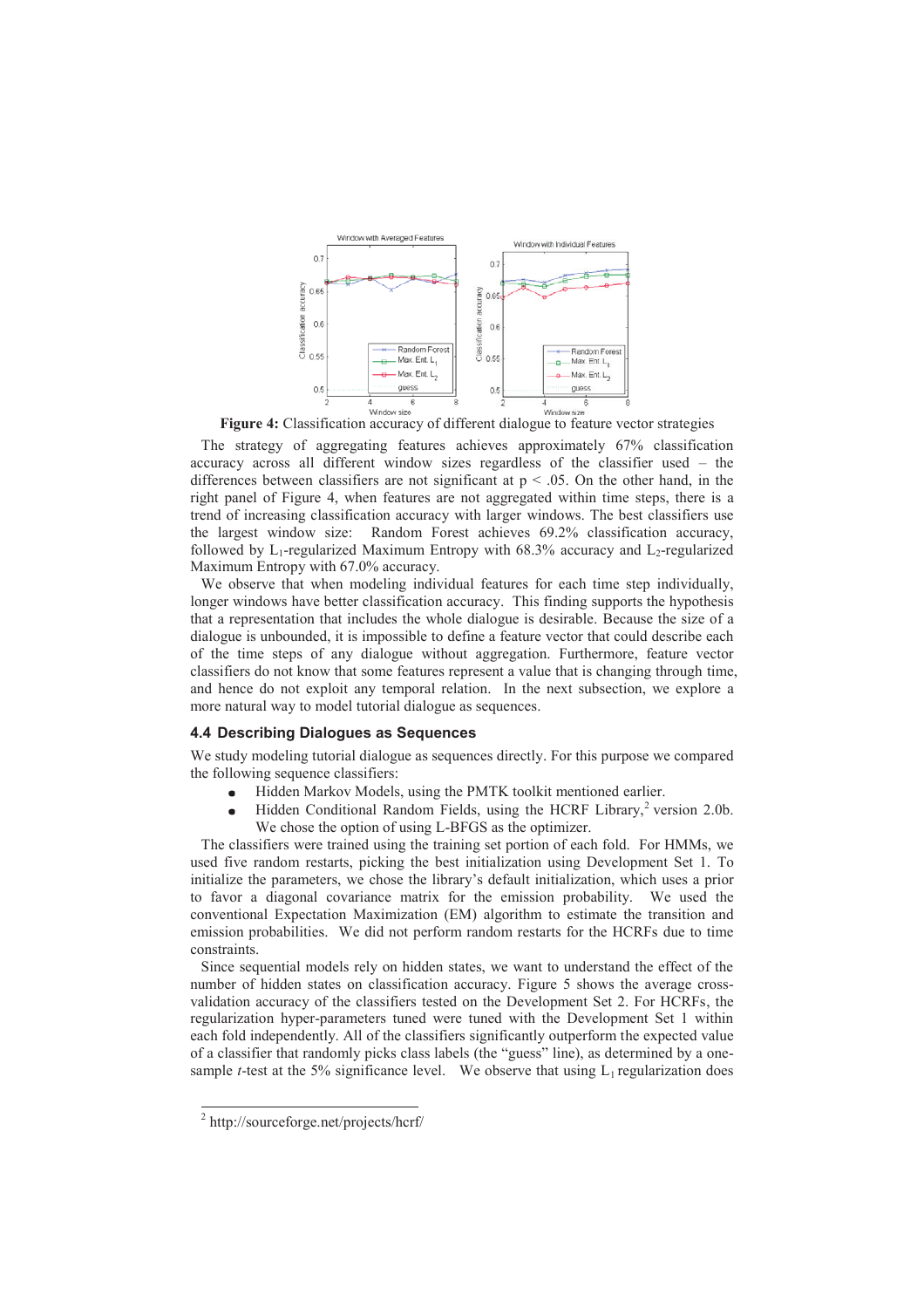not affect the classification accuracy across the number of hidden states, as it stays relatively constant around  $69\%$ . L<sub>2</sub> regularization is more prone to overfitting, and hence the addition of extra hidden states reduces classification accuracy, from 69% with two hidden states, to 65% with three. HMMs are the worst performing models, with a classification accuracy of 61% with two hidden states, which gets a small gain with three hidden states to 62%, and then decreases again to 61% with four hidden states.



**Figure 5:** Classification accuracy across different number of hidden states

## **4.5 Feature Vectors versus Sequences**

We now investigate whether classifying over entire sequences offers better classification accuracy than using feature vectors. For this comparison, we select the best classifiers from the two previous subsections, and test them on the unseen test set of each fold. That is, we compare HCRF with  $L_1$  regularization, Random Forest, Maximum Entropy (using individual features for time steps) with  $L_1$  regularization, and HMM.

Table 1 shows the classification accuracy of the best classifiers described earlier with their 95% confidence intervals. We observe that HCRFs using  $L_1$  regularization outperforms all other classifiers, with a classification accuracy of 69.32%. Although the confidence intervals overlap, a *t*-test at the 5% level reveals that HCRFs are significantly better than Maximum Entropy (accuracy =  $66.57\%$ ) and HMMs (accuracy =  $62.50\%$ ).

|                        | Accuracy        | Precision | Recall |
|------------------------|-----------------|-----------|--------|
| HCRF (L1)              | $.6932 \pm .03$ | .6909     | .6890  |
| Random Forest          | $.6799 \pm .03$ | .6709     | 7172   |
| Maximum Entropy $(L1)$ | $.6657 \pm .03$ | .6669     | .6704  |
| <b>HMM</b>             | $.6250 \pm .03$ | .5932     | .8000  |
| Random Baseline        | $.5000 \pm .03$ | .5000     |        |

**Table 1** Classifier Comparison

 Random Forest is a strong contender, because unlike the other methods we compared, it does not assume any particular distribution of the data. However, a *t-*test reveals that its classification accuracy is not significantly different ( $p>0.05$ ) from the Maximum Entropy baseline used in previous work [González-Brenes and Mostow, 2011]. The *t*-test does not reject the null hypothesis that HCRFs and Random Forest (accuracy  $= 67.99\%$ ) have the same classification accuracy. This finding may suggest that the HCRF model allows more consistent results, but further experimentation is required to understand when and why each method works better than the other one. HCRF and Random Forests took a few hours to train, without making use of the parallelization options available.

# **5. CONCLUSION**

We consider the contributions of this paper to be (i) introducing HCRFs to the EDM community, (ii) formulating tutorial dialogue classification as a sequence classification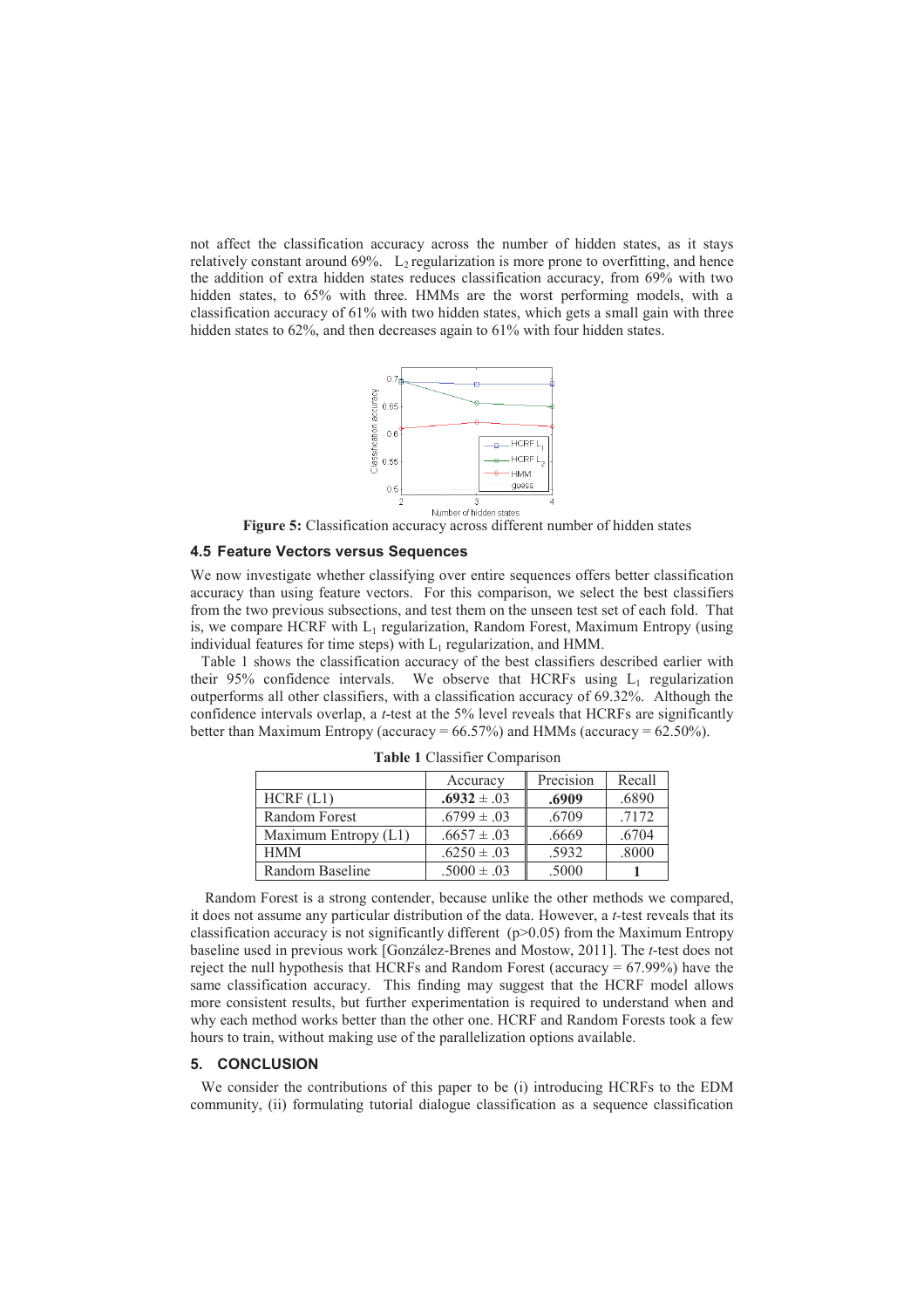problem, and (iii) evaluating and comparing dialogue classification algorithms to predict completion of a reading task by children using Project LISTEN's Reading Tutor. A limitation of our approach is that we did not perform explicit feature selection before learning a classifier. This omission may had a negative impact on the classification accuracy of models more prone to over-fitting, particularly HMMs.

Although HMMs can also classify tutorial dialogue using sequences, they do not achieve good classification accuracy, presumably because they do not scale well to large feature sets. HCRF allows state-of-the-art results for predicting reading task completion. Moreover, HCRF allows modeling tutorial dialogues as sequences, which is a more natural representation than feature vectors.

Future work should study how the hidden states of HCRF segment the dialogues. We hypothesize that the hidden states of the model are related to the motivational states of the students. Additionally, we believe that further improvement in classification accuracy could be gained with a model that combines the strength of using a sequence representation with a non-parametric approach such as Random Forest.

#### **ACKNOWLEDGEMENTS**

This work was supported in part by the Institute of Education Sciences, U.S. Department of Education, through Grant R305A080628 to Carnegie Mellon University. The opinions expressed are those of the authors and do not necessarily represent the views of the Institute or U.S. Department of Education. We thank the educators, students, and LISTENers who helped generate, collect, and analyze our data, and the reviewers for their helpful comments. We appreciate Prof. Louis-Phillipe Morency's help with the HCRF library. José was partially supported by the Costa Rican Ministry of Science and Technology (MICIT).

#### **REFERENCES**

- AI, H., TETREAULT, J.R. and LITMAN, D.J. 2007. Comparing user simulation models for dialog strategy learning, Human Language Technologies: The Annual Conference of the North American Chapter of the Association for Computational Linguistics; Companion Volume, Short Papers. Association for Computational Linguistics, Rochester, New York, 1-4.
- BECK, J. 2004. Using response times to model student disengagement, Proceedings of the ITS2004 Workshop on Social and Emotional Intelligence in Learning Environments, 13-20.
- BECK, J. and WOOLF, B.P. 2000. High-Level Student Modeling with Machine Learning, Proceedings of the 5th International Conference on Intelligent Tutoring Systems. Springer-Verlag, London, UK, 584-593.
- BERGER, A.L., PIETRA, V.J.D. and PIETRA, S.A.D. 1996. A maximum entropy approach to natural language processing. *Comput. Linguist. 22*, 39-71.
- BLAND, J.M. and KERRY, S.M. 1998. Weighted comparison of means. *British Medical Journal 316*(7125), 129.
- BOYER, K., PHILLIPS, R., INGRAM, A., HA, E., WALLIS, M., VOUK, M. and LESTER, J. 2010. Characterizing the Effectiveness of Tutorial Dialogue with Hidden Markov Models, Intelligent Tutoring Systems. Springer Berlin / Heidelberg, 55-64.
- BREIMAN, L. 2004. Consistency for a simple model of random forests. 670, University of California, Berkeley, Berkeley.
- CHI, M., JORDAN, P., VANLEHN, K. and HALL, M. 2008. Reinforcement Learning-based Feature Selection For Developing Pedagogically Effective Tutorial Dialogue Tactics, Proceedings of the 1st International Conference on Educational Data Mining, Montreal, 30-36.
- CHI, M., VANLEHN, K. and LITMAN, D. 2010. Do Micro-Level Tutorial Decisions Matter: Applying Reinforcement Learning to Induce Pedagogical Tutorial Tactics, Intelligent Tutoring Systems. Springer Berlin / Heidelberg, Berlin, 224-234.
- DUONG, M. and MOSTOW, J. 2010. Adapting a Prosodic Synthesis Model to Score Children's Oral Reading*.* In *Interspeech 2010*, Makuhari, Japan, Sept. 26-30, 2010.
- EISENSTEIN, J., BARZILAY, R. and DAVIS, R. 2008. Gestural cohesion for topic segmentation. *ACL: HLT*, 852-860.
- GONZÁLEZ-BRENES, J.P., BLACK, A.W. and ESKENAZI, M. 2009. Describing Spoken Dialogue Systems Differences*.* In *International Workshop on Spoken Dialogue Systems*, Irsee, Germany, 2009, Best Paper nominee.